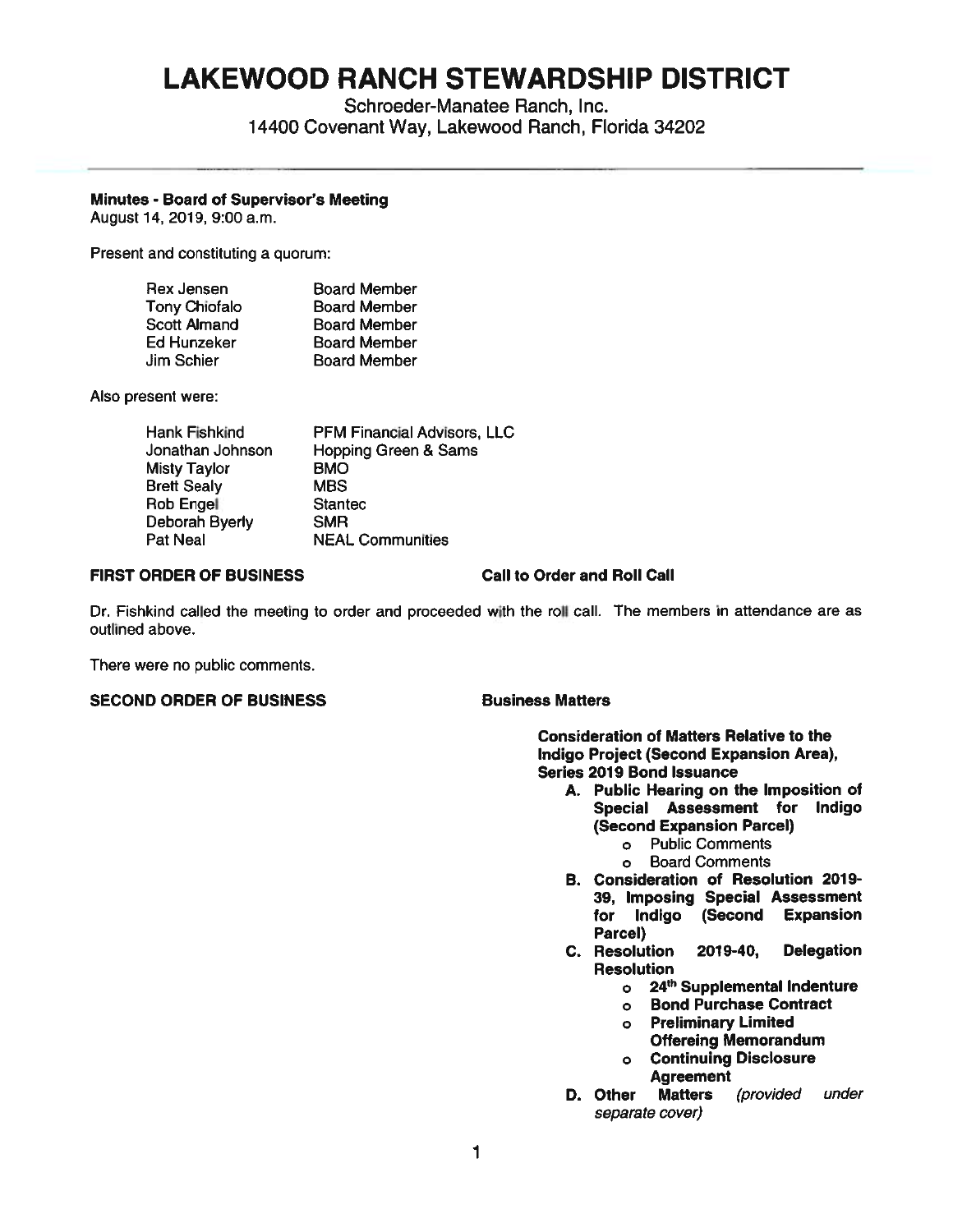On MOTION by Mr. Chiofalo, seconded by Mr. Almand, with all in favor, the Board of Supervisors of the Lakewood Ranch Stewardship District opened the public hearing.

There were no comments from the public.

On MOTION by Mr. Chiofalo, seconded by Mr. Schier, with all in favor, the Board of Supervisors of the Lakewood Ranch Stewardship District closed the public hearing.

Mr. Johnson asked to Fishkind to confirm for the record that the assessment methodology as presented today is substantially the same as the one previously considered when setting today's hearing. Dr. Fishkind confirm that no changes had been made to the report and further confirmed that the assessments are fairly and reasonably apportioned and that the benefit from the Project is greater than the burden of the assessments being placed on the land. Mr. Johnson provided details of Resolution 2019-39.

On MOTION by Mr. Schier, seconded by Mr. Almand, with all in favor, the Board of Supervisors of the Lakewood Ranch Stewardship District approved Resolution 2019-39, Imposing Special Assessments for Indigo (Second Exoansion Parcel).

Ms. Taylor provided details of the Delegation Resolution.

On MOTION by Mr. Chiofalo, seconded by Mr. Almand, with all in favor, the Board of Supervisors of the Lakewood Ranch Stewardship District approved Resolution 2019-40, Delegation Resolution.

There **were** no other matters to discuss. Pre-closing is anticipated following the September 6th meeting.

**THIRD ORDER OF BUSINESS Consideration of Resolution 2019-41, Approving Conveyance from FOOT for Stormwater Pond** 

Mr. Johnson distributed Resolution 2019-41 and provided details of the resolution relative to expansion of the pond.

On MOTION by Mr. Chiofalo, seconded by Mr. Almand, with all in favor, the Board of Supervisors of the Lakewood Ranch Stewardship District approved Resolution 2019-41, Conveyance of Stormwater Pond.

**FOURTH ORDER OF BUSINESS Consideration of Amended and Restated Funding Agreement between the District and SMR Northwest Land, LLC** (provided under separate cover)

Mr. Johnson presented the amended agreement. Mr. Chiofalo provided details.

On MOTION by Mr. Chiofalo, seconded by Mr. Almand, with all in favor, the Board of Supervisors of the Lakewood Ranch Stewardship approved the Amended and Restated Funding Agreement.

## **FIFTH ORDER OF BUSINESS FINANCIAL FINANCIAL Matters**

**Draw Requests & Requisitions** 

Mr. Almand presented for the Board's Consideration:

**Requisition List for Draw No. 1 Lakewood Centre North Landowner/County Construction Funding Agreement** 

On MOTION by Mr. Chiofalo, seconded by Mr. Schier, with all in favor, the Board of Supervisors of the Lakewood Ranch Stewardship District approved Draw No. 1 for Lakewood Centre North - Landowner/County Construction Funding Agreement.